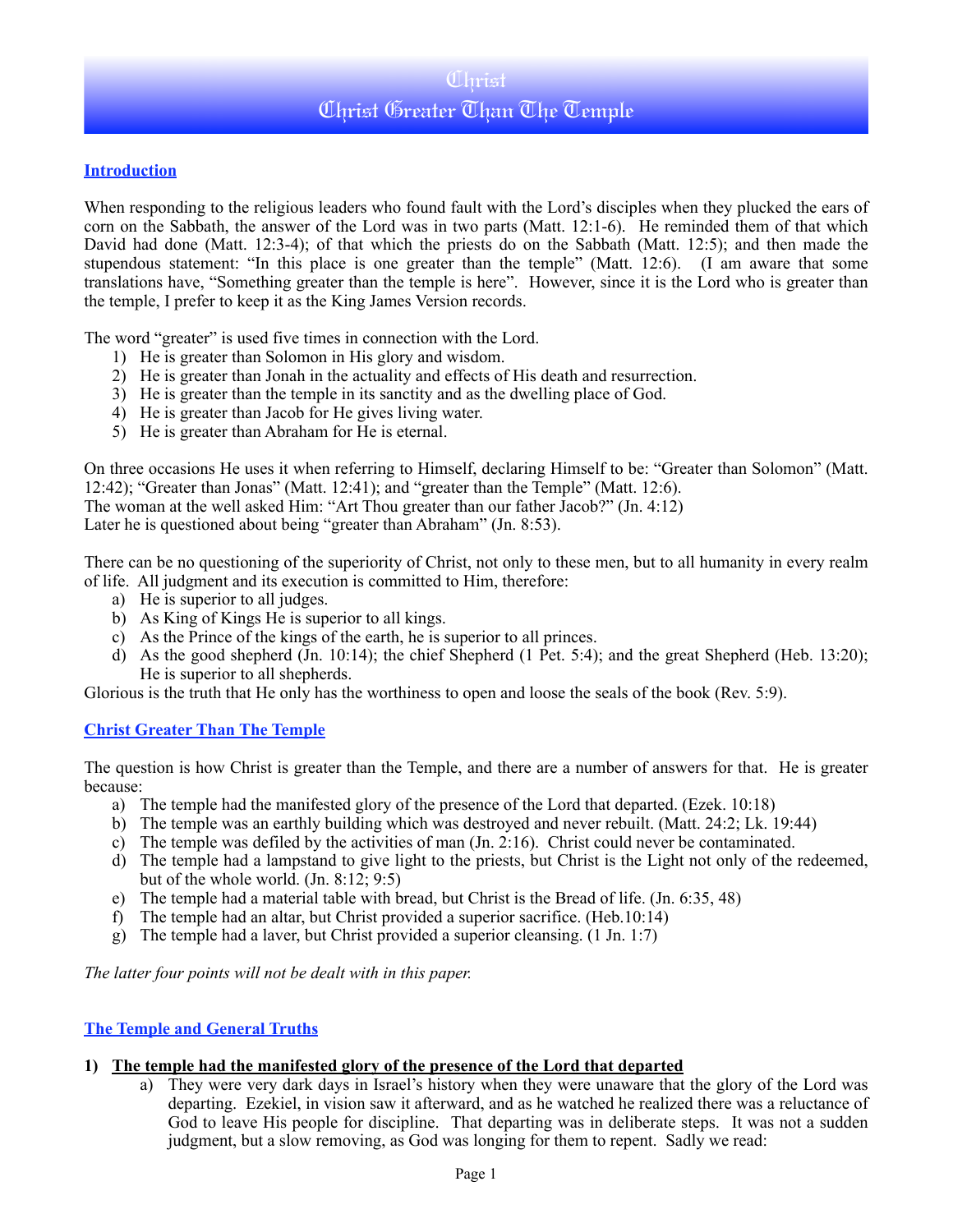# Christ Christ Greater Than The Temple

- i) "The glory of the God of Israel was gone up from the cherub, whereupon He was, to the threshold of the house" (Ezek. 9:3; 10:4)
- ii) "Then, the glory of the Lord departed from off the threshold of the house, and stood over the cherubims" (Ezek. 10:18)
- iii) "The glory of the Lord went up from the midst of the city, and stood upon the mountain" (Ezek. 11:23). The manifested presence of God was gone out of the city.
- b) There would come another dark day when Christ, the manifested presence of God with man, would be led out of Jerusalem to be crucified. He was:
	- i) "Without the camp" (Heb. 13:11)
	- ii) "Without the gate" (Heb. 13:12)
	- iii) "Cut off" (Isa. 53:8; Dan. 9:26).

As He was led out to be crucified there was the failure to recognize that the man who walked the Calvary Road was none other than the "King of glory" (Psa. 24:7, 8, 9, 10); the "Lord of glory" (1 Cor. 2:8); the "God of glory" (Acts 7:2), and their "Messiah" (Dan. 9:26).

c) The glory of the Lord departed from the temple but the glory of God can never depart from Him, for He is not only the manifested glory of God, but is God in His fulness (Col. 2:9). John wrote: "We beheld His glory, the glory as of the only begotten of the Father" (Jn. 1:14). His was a glory which He had with the Father "before the world was" (Jn. 17:5), and being the unchangeable Christ, the same "yesterday, and today and forever" (Heb. 13:8). His glory will never waiver throughout the ages of time or the unendingness of eternity. He has an unchangeable priesthood (Heb. 7:24), and consequently a glory of office which shall never diminish or diffuse. That makes Him greater than the temple.

#### **2) The temple was an earthly building which was destroyed and never rebuilt.**

- a) The Assyrian came throughout Samaria and besieged Israel (2 Kgs. 17:5) carrying the house of Israel into Assyria (2 Kgs. 17:6). However, there was still the house of Judah with the temple, the sacrifices and priests. The lovely pageantry was continuing. Having failed to learn the lesson of God's judgment on His people for their sins, the house of Judah lived in rebellion of God with idolatry and wickedness (Ezek. 8:5-6; 9-13; 14; 16-18). In time God came in judgment using the Babylonians. They came, and having taken out of the house of the Lord the holy vessels (2 Chron. 36:18), they "burnt the House of God" (2 Kgs. 25:9; 2 Chron. 36:19; Psa. 74:7). The beautiful temple Solomon had built was destroyed, never to be rebuilt.
- b) That which the Lord now stood in was built after the Babylonish captivity. Sadly it also was going to be destroyed, and on August  $10<sup>th</sup>$  70 ( $9<sup>th</sup>$  Av Jewish reckoning), the Romans, under Titus, razed the city and burnt the temple. It was destroyed never to be rebuilt.
- c) It was about 26-27 A.D. The Lord stood in the temple and to His disgust He saw the money changers and sellers of livestock doing a very profitable business. He threw out the money changers, etc., and thus cleaned the temple. The religious leaders asked: "What sign shewest Thou unto us, seeing that Thou doest such things?" (Jn. 2:18). The Lord replied: "Destroy this temple, and in three days I will raise it up" (Jn. 2:19).
- d) Concerning the Temple of His body, the Psalmist gives a graphic description: "All my bones are out of joint: my heart is like wax . . . my strength is dried up . . . my tongue cleaveth to my jaws . . . they pierced my hands and my feet. I may tell all my bones" (Psa. 22:14-17). Then at the appointed hour He gave up His spirit. Christ died! He was buried and after three days and three nights, early on a Sunday morning, He rose triumphantly from the dead (Mk. 16:9) never to die again. He holds the keys of death and Hell and lives for evermore. With the resounding cry of victory He could say: "I am He that liveth, and was dead; and, behold, I am alive for evermore" (Rev. 1:18).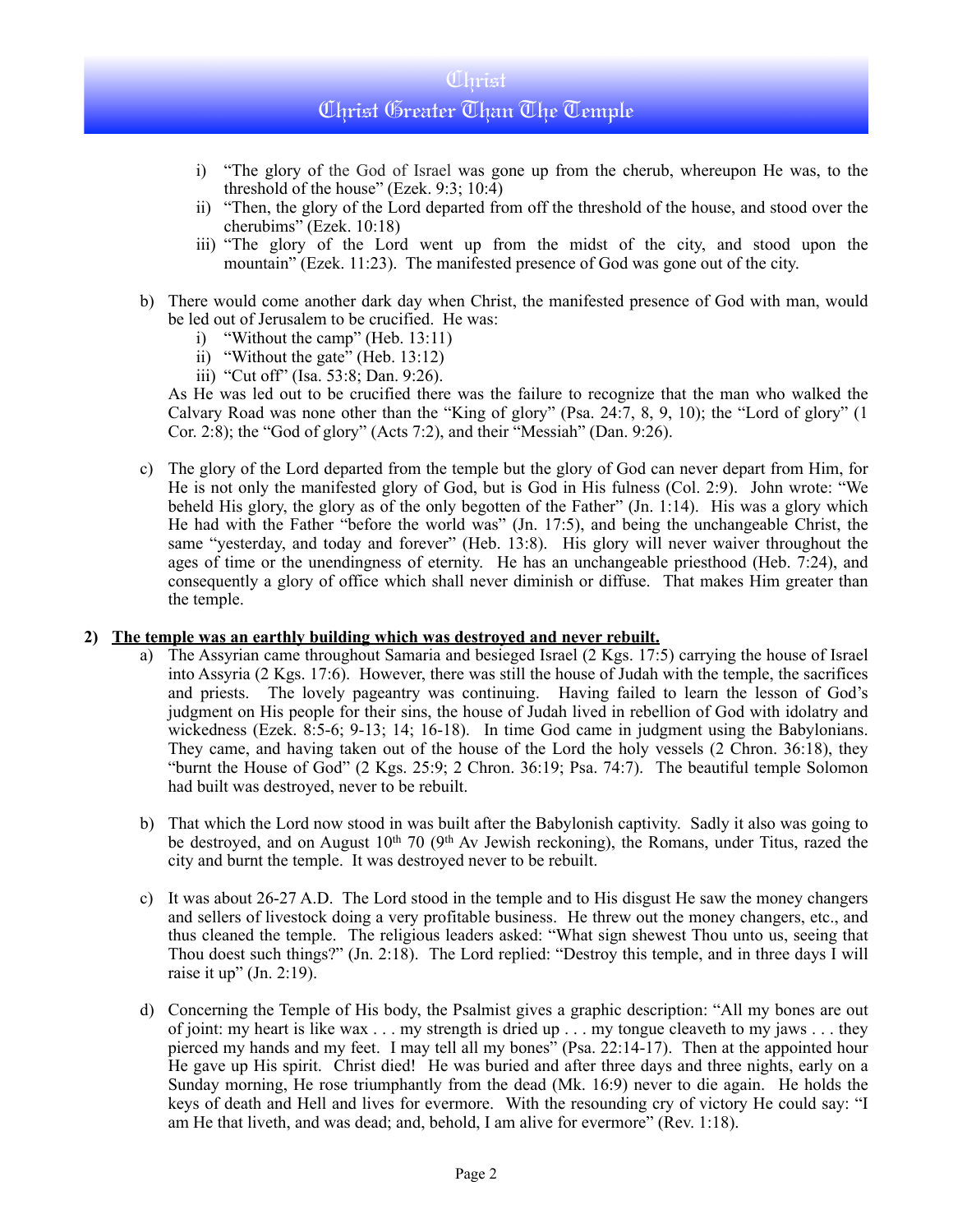# **3) The superiority of the Lord within Matthew's context.**

- a) For many, the response of the Lord to the religious leaders can be quite puzzling, and consequently hard to follow. On the surface it seems that the Lord uses the example of David and his followers who were doing something the law did not permit to justify the actions of the disciples. Of course such thinking is wrong, for the Lord, being true, would never use an illegal activity to justify an illegal activity by his disciples. What then is the developing argument?
- b) It must be remembered that the religious leaders never asked the Lord a question or made an observation concerning the disciples, it was never as it appeared on the surface. There was always a hidden motive. Therefore, when they, with presumed superior spiritually pointed out to him that the disciples were doing something which was not lawful on the Sabbath (Matt. 12:1), it was to exact a response from the Lord indicating the disciples were doing wrong and He was not correcting them. What sort of hypocrisy would the Lord then be accused of, rebuking the Pharisees for breaking the law but not His disciples? What they failed to mention was that the law of God did give permission to do that which was necessary on the Sabbath. Moses wrote: "In the seventh day there shall be a holy convocation to you; no manner of work shall be done in them, SAVE THAT WHICH EVERY MAN MUST EAT, THAT ONLY MAY BE DONE OF YOU" (Ex. 12:16). The law the disciples were breaking was not the law of God but one of their man made laws while ignoring the law of Exodus 12:16. This picking what aspects of the law to apply carried no weight with the Lord. Interestingly, the Lord did not shrug off their accusation but his response was fivefold:
	- i) He spoke of that which David had done and that was something which was contrary to the law of God but fell under the law of Exodus 12:16.
		- 1. David and his men were on the run from Saul and they were hungry. Entering the Tabernacle they requested food and all there was, was the shewbread which the commoner was not allowed to eat. Yet he and his men ate it. The religious leaders could see the implications, "would they say David did wrong?" They were in a bind. They knew, or at least ought to have known, that David and his men were permitted to eat the shewbread. The disciples of the Lord were hungry, then what was the sin in them doing that which the law permitted?
	- ii) He spoke of the activity of the priests in the temple and what they do on the Sabbath is not breaking the law. Each Sabbath the priests fulfill major functions in the temple. They offer the daily burnt offerings prescribed by law. This then becomes a tension filled "difficulty" which appears to be contradictory. On the Sabbath there is to be no work, but there must be the offering of the daily sacrifice. Both were prescribed by God. Which one takes precedence and is it a sin to break the other? Since it was not wrong for a man to do that which is needful, such as eating, which is the maintaining of the body, then surely the offering of the sacrifice to maintain fellowship with God must be done and takes precedence.
	- iii) He speaks of the greatness of Himself as superior to the temple. Seeing the use of the temple and its ceremonial rituals must take a back place to human needs and spiritual maintenance, then surely it must take a secondary place to the needs of those who follow the Son of God whose glory is superior to that of the temple.
	- iv) The Lord quotes from Hosea 6:6 and points out the seriousness of their sin in that they have viewed divinely given ceremonial rituals more important than mercy and the knowledge of God.